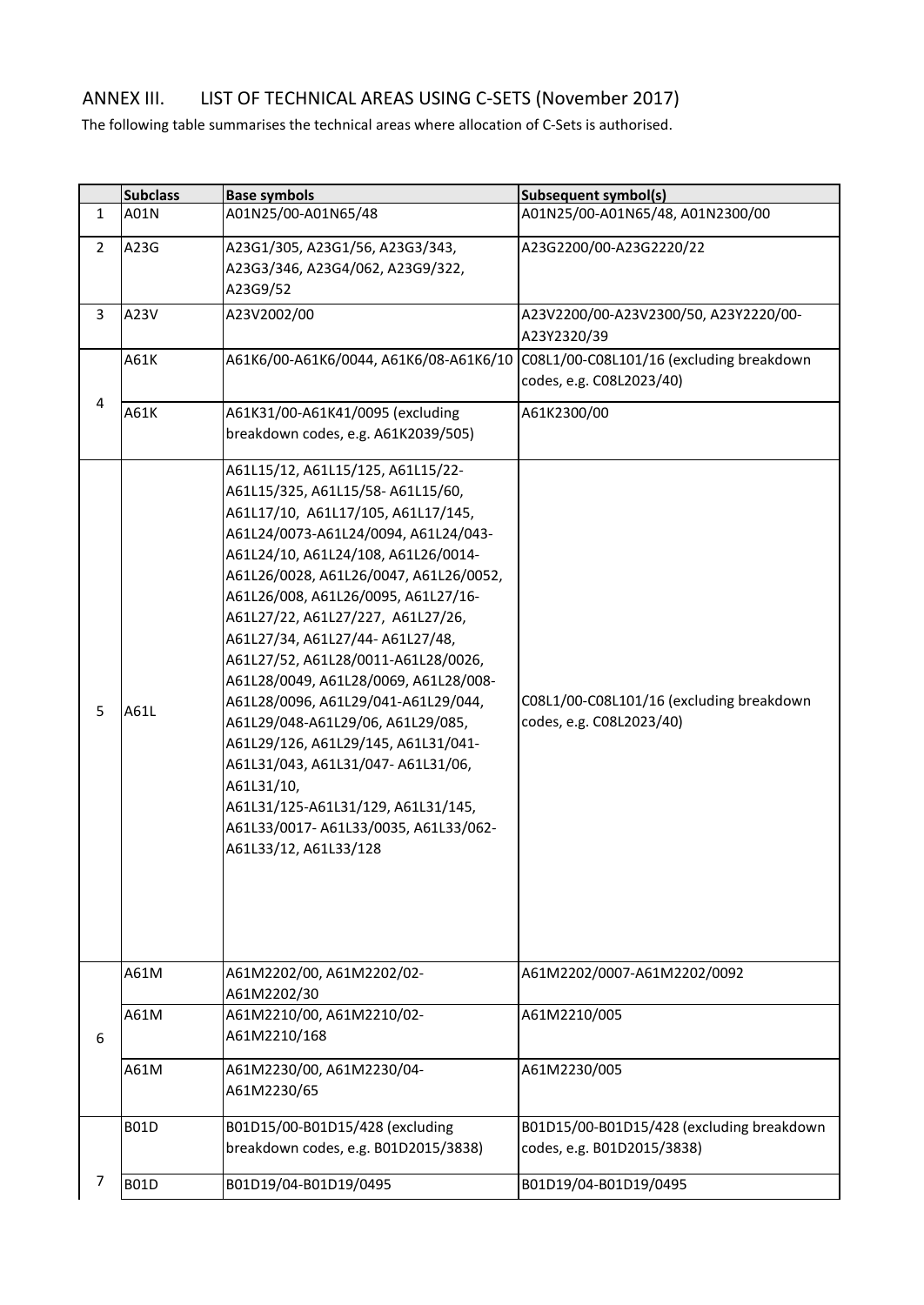|    | <b>B01D</b>       | B01D2311/02, B01D2311/04, B01D2311/06, B01D2311/02-B01D2311/2696 |                                               |
|----|-------------------|------------------------------------------------------------------|-----------------------------------------------|
|    |                   | B01D2311/08                                                      |                                               |
| 8  | <b>B01J</b>       | B01J39/00-B01J49/90                                              | B01J39/00-B01J49/90                           |
|    | <b>B01J</b>       | B01J2523/00                                                      | B01J2523/10-B01J2523/847                      |
| 9  | <b>B05D</b>       | B05D2401/00-B05D2602/00                                          | B05D2401/00-B05D2602/00                       |
|    | <b>B22F</b>       | B22F2998/00, B22F2998/10, B22F2999/00                            | B22F1/00-B22F2207/20, C22C1/00-               |
| 10 |                   |                                                                  | C22C2204/00 (including breakdown codes, e.g.  |
|    |                   |                                                                  | B22F2003/248, C22C2026/002), other subclasses |
|    | <b>B29C</b>       | B29C66/71                                                        | B29K2001/00-B29K2096/04                       |
| 11 | <b>B29C</b>       | B29C66/7212                                                      | B29K2201/00-B29K2311/14                       |
|    | <b>B29C</b>       | B29C66/8122                                                      | B29K2801/00-B29K2911/14                       |
| 12 | <b>B32B</b>       | B32B17/10                                                        | B32B2319/00-B32B2386/00                       |
|    | <b>B65H</b>       | B65H2301/44331                                                   | B65H2701/131-B65H2701/1322                    |
|    | <b>B65H</b>       | B65H2301/447-B65H2301/44795                                      | B65H2220/01, B65H2220/02                      |
| 13 | <b>B65H</b>       | B65H2511/00-B65H2519/00, B65H2701/13-<br>B65H2701/139            | B65H2220/01-B65H2220/11                       |
|    | CO4B              | C04B2/00-C04B32/02, C04B38/00-                                   | C04B2/00-C04B2201/52, C04B2290/00-            |
| 14 |                   | C04B41/91, C04B2103/00-C04B2111/94                               | C04B2290/20                                   |
|    | CO5B              | C05B1/00-C05B19/02                                               | C05B1/00-C05B19/02, C05C1/00-C05C11/00,       |
| 15 |                   |                                                                  | C05D1/00-C05D9/02, C05F1/00-C05F11/10;        |
|    |                   |                                                                  | C05G1/00-C05G3/08                             |
|    | C <sub>05</sub> C | C05C1/00-C05C11/00                                               | C05C1/00-C05C11/00, C05D1/00-C05D9/02,        |
| 16 |                   |                                                                  | C05F1/00-C05F11/10; C05G1/00-C05G3/08;        |
|    |                   |                                                                  | C05F11/10, C05G1/00- C05G3/08                 |
|    | C05D              | C05D1/00-C05D9/02                                                | C05D1/00-C05D9/02, C05F1/00-C05F11/10,        |
| 17 |                   |                                                                  | C05G1/00-C05G3/08                             |
| 18 | C05F              | C05F1/00-C05F11/10                                               | C05F1/00-C05F11/10, C05G1/00- C05G3/08        |
| 19 | C <sub>05</sub> G | C05G1/00-C05G3/08                                                | C05G1/00-C05G3/08                             |
|    | C07C              | C07C1/00-C07C7/20                                                | C07C9/00-C07C15/62                            |
|    | C07C              | C07C17/00-C07C17/42                                              | C07C19/00-C07C25/28                           |
|    | C07C              | C07C29/00-C07C29/94                                              | C07C31/00-C07C35/52                           |
|    | C07C              | C07C37/00-C07C37/88                                              | C07C39/00-C07C39/44                           |
|    | CO7C              | C07C41/00-C07C41/60                                              | C07C43/00-C07C43/32                           |
|    | C07C              | C07C45/00-C07C45/90                                              | C07C47/00-C07C49/92                           |
|    | C <sub>07</sub> C | C07C46/00-C07C46/10                                              | C07C50/00-C07C50/38                           |
|    | C07C              | C07C51/00-C07C51/64                                              | C07C53/00-C07C66/02                           |
|    | CO7C              | C07C67/00-C07C67/62                                              | C07C69/00-C07C69/95                           |
|    | C07C              | C07C68/00-C07C68/08                                              | C07C69/96                                     |
|    | C07C              | C07C201/00-C07C201/16                                            | C07C203/00-C07C207/04                         |
|    | C07C              | C07C209/00-C07C209/90                                            | C07C211/00-C07C211/65                         |
| 20 | C <sub>07</sub> C | C07C213/00-C07C213/10                                            | C07C215/00-C07C219/34                         |
|    | C <sub>07</sub> C | C07C221/00                                                       | C07C223/00-C07C225/36                         |
|    | CO7C              | C07C227/00-C07C227/44                                            | C07C229/00-C07C229/76                         |
|    | C07C              | C07C231/00-C07C231/24                                            | C07C233/00-C07C237/52                         |
|    | C07C              | C07C241/00-C07C241/04                                            | C07C243/00-C07C243/42                         |
|    | C07C              | C07C249/00-C07C249/16                                            | C07C251/00-C07C251/88                         |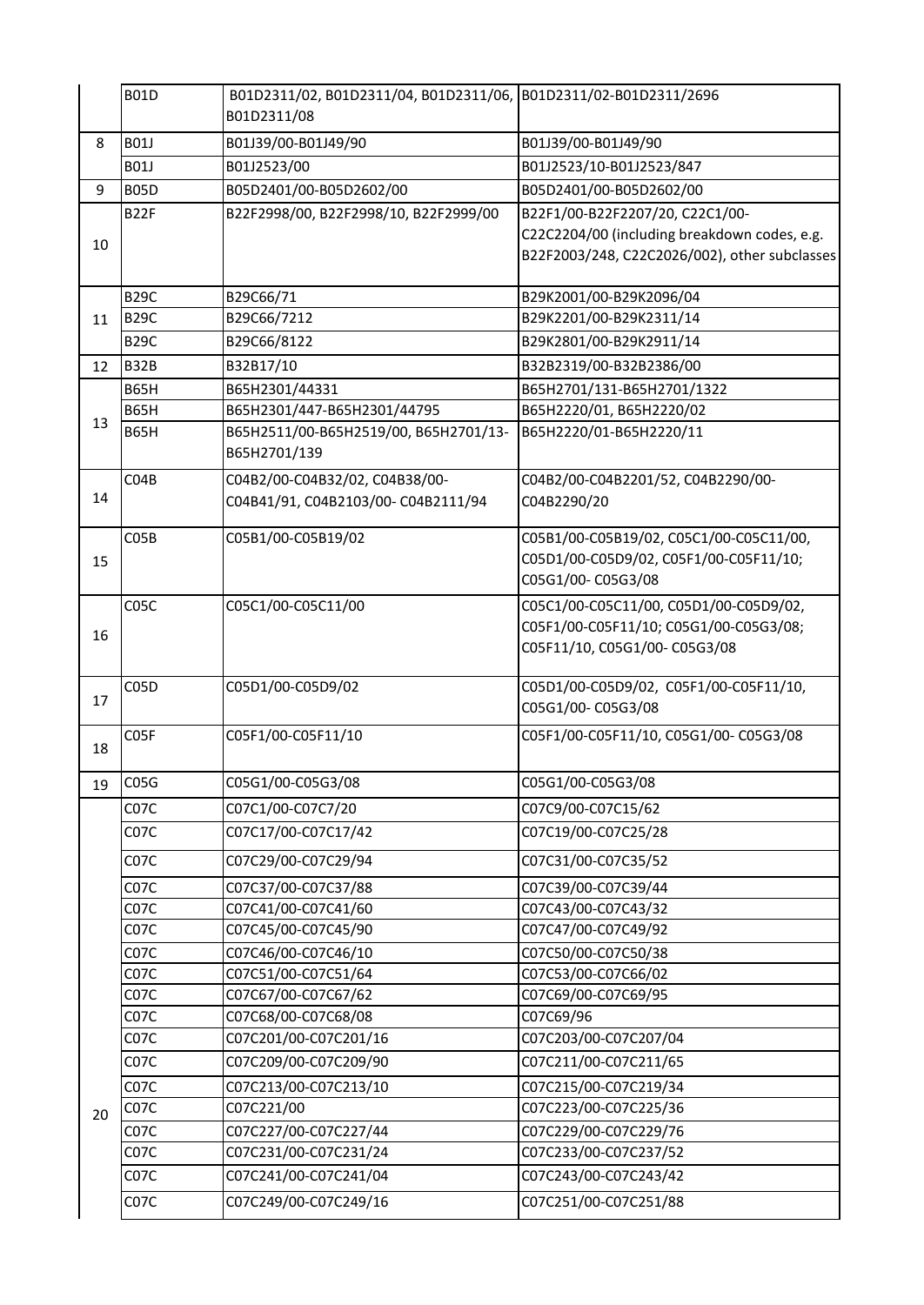|    | C <sub>07</sub> C | C07C253/00-C07C253/34               | C07C255/00-C07C255/67                                                   |
|----|-------------------|-------------------------------------|-------------------------------------------------------------------------|
|    | C <sub>07</sub> C | C07C263/00-C07C263/20               | C07C265/00-C07C265/16                                                   |
|    | C <sub>07</sub> C | C07C269/00-C07C269/08               | C07C271/00-C07C271/68                                                   |
|    | C <sub>07</sub> C | C07C273/00-C07C273/189              | C07C275/00-C07C275/70                                                   |
|    | C <sub>07</sub> C | C07C277/00-C07C277/08               | C07C279/00-C07C279/36                                                   |
|    | C <sub>07</sub> C | C07C303/00-C07C303/46               | C07C305/00-C07C311/65                                                   |
|    | C <sub>07</sub> C | C07C315/00-C07C315/06               | C07C317/00-C07C317/50                                                   |
|    | C <sub>07</sub> C | C07C319/00-C07C319/30               | C07C321/00-C07C323/67                                                   |
|    | C <sub>07</sub> C | C07C407/00-C07C407/006              | C07C409/00-C07C409/44                                                   |
|    | C08F              | C08F6/00-C08F6/28                   | C08L23/00-C08L57/12                                                     |
|    | C08F              | C08F8/00-C08F8/50                   | C08F10/00-C08F34/04, C08F110/00-                                        |
|    |                   |                                     | C08F134/04, C08F138/00-C08F138/04,                                      |
|    |                   |                                     | C08F210/00-C08F234/04, C08F238/00-                                      |
|    |                   |                                     | C08F299/08                                                              |
|    | C <sub>0</sub> 8F | C08F8/00-C08F8/50                   | C08F8/00-C08F8/50, C08F10/00-C08F34/04,                                 |
|    |                   |                                     | C08F110/00-C08F134/04, C08F138/00-                                      |
|    |                   |                                     | C08F138/04, C08F210/00-C08F234/04,                                      |
|    |                   |                                     | C08F238/00-C08F299/08                                                   |
|    | C <sub>0</sub> 8F | C08F10/00-C08F10/14                 | C08F2/00-C08F2/60, C08F4/00-C08F4/82                                    |
|    |                   |                                     |                                                                         |
|    | C <sub>0</sub> 8F | C08F12/00-C08F12/36                 | C08F2/00-C08F2/60, C08F4/00-C08F4/82                                    |
|    | C <sub>0</sub> 8F | C08F14/06                           | C08F2/00-C08F2/60                                                       |
|    | C <sub>0</sub> 8F | C08F14/18-C08F14/28                 | C08F2/00-C08F2/60                                                       |
|    | C <sub>0</sub> 8F | C08F36/00-C08F36/22                 | C08F2/00-C08F2/60, C08F4/00-C08F4/82                                    |
|    | C <sub>0</sub> 8F | C08F110/00-C08F110/14               | C08F2/00-C08F2/60, C08F4/00-C08F4/82                                    |
|    | C <sub>0</sub> 8F | C08F110/02-C08F110/14               | C08F2500/01-C08F2500/26                                                 |
|    | C08F              | C08F112/00-C08F112/36               | C08F2/00-C08F2/60, C08F4/00-C08F4/82                                    |
| 21 |                   |                                     |                                                                         |
|    | C <sub>0</sub> 8F | C08F136/00-C08F136/22               | C08F2/00-C08F2/60, C08F4/00-C08F4/82                                    |
|    | C <sub>0</sub> 8F | C08F210/02-C08F238/04 (including    | C08F210/02-C08F238/04 (including breakdown                              |
|    |                   | breakdown codes, e.g. C08F2220/286) | codes, e.g. C08F2220/286)                                               |
|    |                   |                                     |                                                                         |
|    | C <sub>0</sub> 8F | C08F210/00-C08F210/18               | C08F2/00-C08F2/60, C08F4/00-C08F4/82                                    |
|    |                   |                                     |                                                                         |
|    | C08F              | C08F210/02-C08F210/18               | C08F210/02-C08F238/04, C08F2500/01-<br>C08F2500/26                      |
|    |                   |                                     |                                                                         |
|    | C08F              | C08F212/00-C08F212/36               | C08F2/00-C08F2/60, C08F4/00-C08F4/82                                    |
|    | C08F              | C08F236/00-C08F236/22               | C08F2/00-C08F2/60, C08F4/00-C08F4/82                                    |
|    |                   |                                     |                                                                         |
|    | C08F              | C08F251/00-C08F292/00               | C08F210/00-C08F238/04 (including breakdown<br>codes, e.g. C08F2220/286) |
|    | C08F              | C08F265/06                          | C08F2/00-C08F2/60                                                       |
|    | C08F              | C08F279/02,C08F279/04               | C08F2/00-C08F2/60                                                       |
|    | C <sub>0</sub> 8F | C08F283/01-C08F283/14               | C08F2/00-C08F2/60, C08F4/00-C08F4/82                                    |
|    |                   |                                     |                                                                         |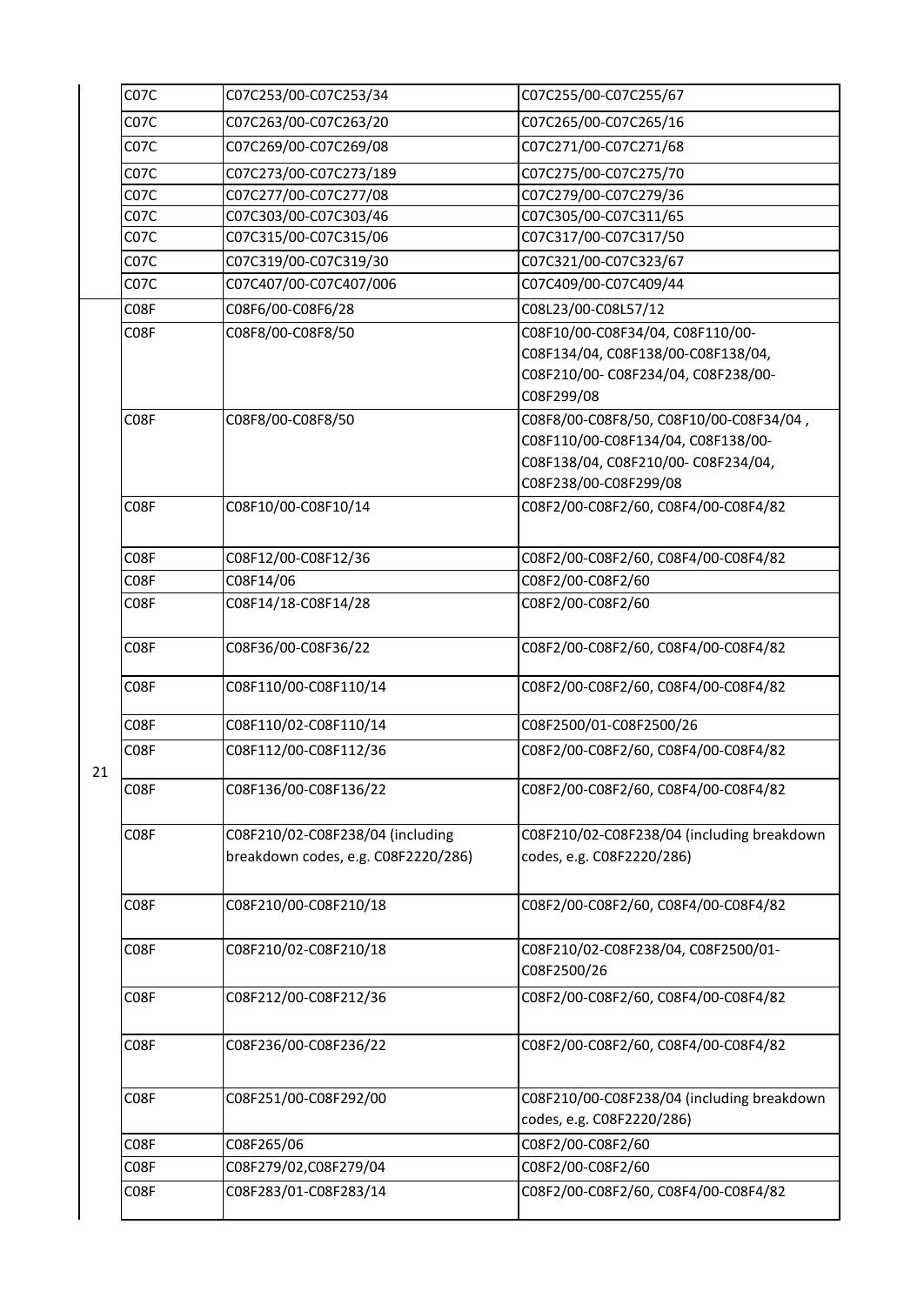|    | C08F        | C08F291/00                               | C08F2/00-C08F2/60                                          |
|----|-------------|------------------------------------------|------------------------------------------------------------|
|    | <b>C08G</b> | C08G18/10, C08G18/12                     | C08G18/02-C08G18/027, C08G18/09-                           |
|    |             |                                          | C08G18/097, C08G18/2805, C08G18/30-                        |
|    |             |                                          | C08G18/38, C08G18/40-C08G18/64, C08G18/65-                 |
|    |             |                                          | C08G18/66, C08G18/70-C08G18/80                             |
|    | <b>C08G</b> | C08G18/67, C08G18/671- C08G18/679        | C08G18/0804-C08G18/0833                                    |
|    |             |                                          |                                                            |
| 22 | C08G        | C08G18/671-C08G18/672                    | C08G18/40-C08G18/64, C08G18/65-                            |
|    |             |                                          | C08G18/6696, C08G18/6705, C08G18/6795-                     |
|    |             |                                          | C08G18/698                                                 |
|    | C08G        | C08G18/81-C08G18/8191                    | C08G18/0804-C08G18/0833                                    |
|    | C08G        | C08G18/8158-C08G18/8175                  | C08G18/40-C08G18/64, C08G18/65-                            |
|    |             |                                          | C08G18/6696, C08G18/6705, C08G18/6795-                     |
|    |             |                                          | C08G18/698                                                 |
|    | C08K        | C08K3/00-C08K13/08 (excluding breakdown  | C08L1/00-C08L101/16 (excluding breakdown                   |
| 23 |             | codes, e.g. C08K2003/385)                | codes, e.g. C08L2023/40)                                   |
|    |             |                                          |                                                            |
|    | <b>C08L</b> | C08L1/00-C08L101/16 (excluding breakdown | C08L1/00-C08L101/16 (excluding breakdown                   |
| 24 |             | codes, e.g. C08L2023/40)                 | codes, e.g. C08L2023/40)                                   |
|    |             |                                          |                                                            |
|    | C09D        | C09D4/00                                 | C08F210/00-C08F246/00 excluding breakdown                  |
|    |             |                                          | codes, e.g. C08F2220/286)                                  |
|    |             |                                          |                                                            |
|    |             |                                          |                                                            |
|    | C09D        | C09D4/06                                 | C08F251/00-C08F290/048                                     |
| 25 |             |                                          |                                                            |
|    |             |                                          |                                                            |
|    | C09D        | C09D101/00-C09D201/10                    | C08K3/00-C08K13/08 (excluding breakdown                    |
|    |             |                                          | codes, e.g. C08K2003/385), C08L1/00-                       |
|    |             |                                          | C08L101/16 (excluding breakdown codes, e.g.                |
|    |             |                                          | C08L2023/40)                                               |
|    | C09J        | C09J4/00                                 | C08F210/00-C08F246/00 excluding breakdown                  |
|    |             |                                          | codes, e.g. C08F2220/286)                                  |
|    | C09J        | C09J4/06                                 | C08F251/00-C08F290/048                                     |
|    |             |                                          |                                                            |
| 26 |             |                                          |                                                            |
|    | C09J        | C09J101/00-C09J201/10                    | C08K3/00-C08K13/08 (excluding breakdown                    |
|    |             |                                          | codes, e.g. C08K2003/385), C08L1/00-                       |
|    |             |                                          | C08L101/16 (excluding breakdown codes e.g.<br>C08L2023/40) |
|    | C10M        | C10M2201/00-C10M2229/0545                | C10M2201/00-C10M2229/0545, C10N2210/00-                    |
| 27 |             |                                          | C10N2220/306, C10N2250/00-C10N2260/14                      |
|    |             |                                          |                                                            |
|    | C12N        | C12N15/10-C12N15/1096                    | C12Q2500/00-C12Q2565/634                                   |
|    |             |                                          |                                                            |
| 28 | C12N        | C12N2310/00-C12N2310/533                 | C12N2310/00-C12N2330/51                                    |
|    |             |                                          |                                                            |
|    | C12Q        | C12Q1/68, C12Q1/6802-C12Q1/6897,         | C12Q2500/00-C12Q2565/634, C12Q2600/00-                     |
| 29 |             | C12Q1/70-C12Q1/708                       | C12Q2600/178                                               |
|    |             |                                          |                                                            |